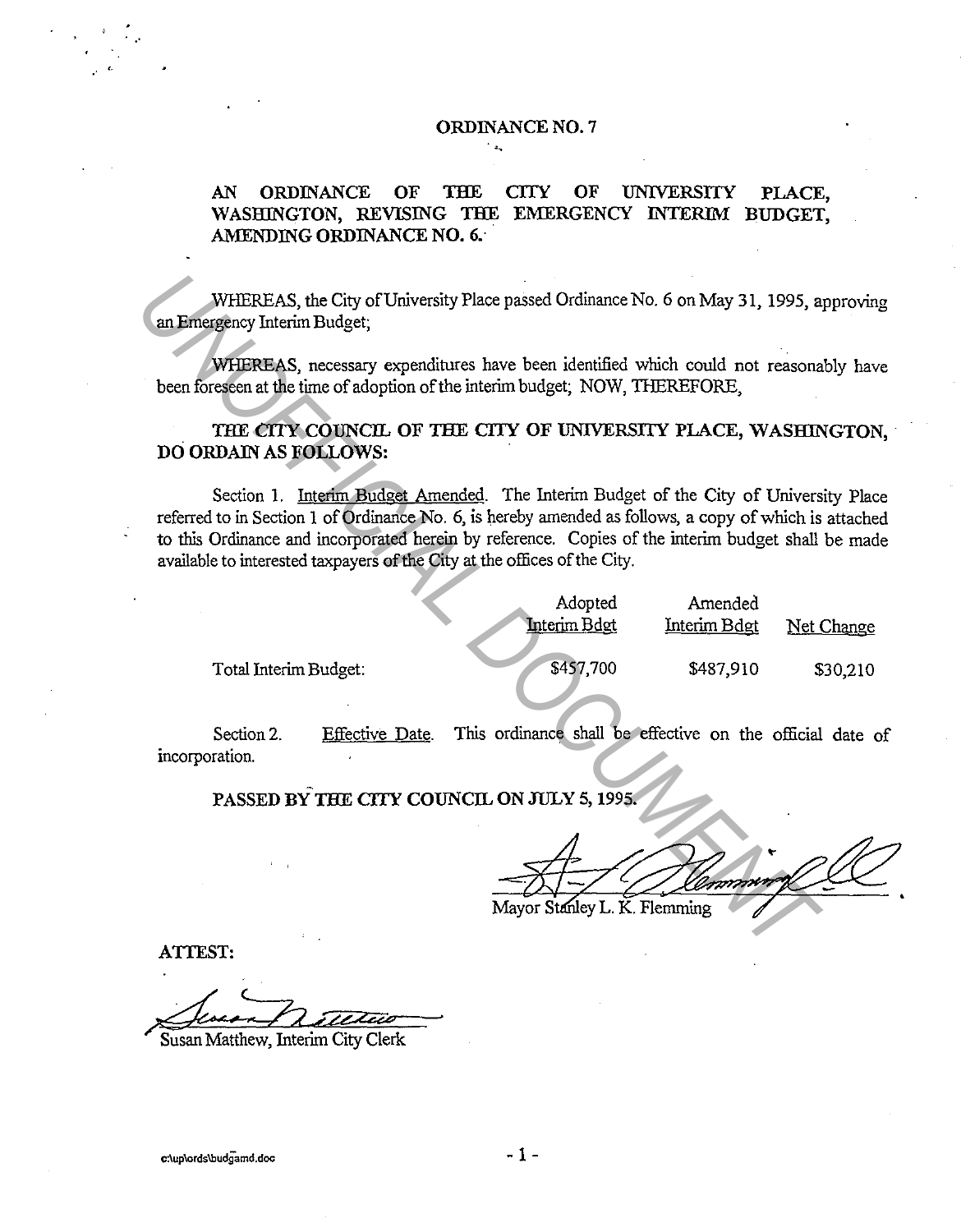# APPROVED AS TO FORM:

M. - L'A  $10<sub>1</sub>$ 

Robert J. Backstein, City Attorney

Date of Publication: Tuly 12, 1995<br>Effective Date: August 31, 1995

 $\mathcal{L}_{\mathbf{K}}$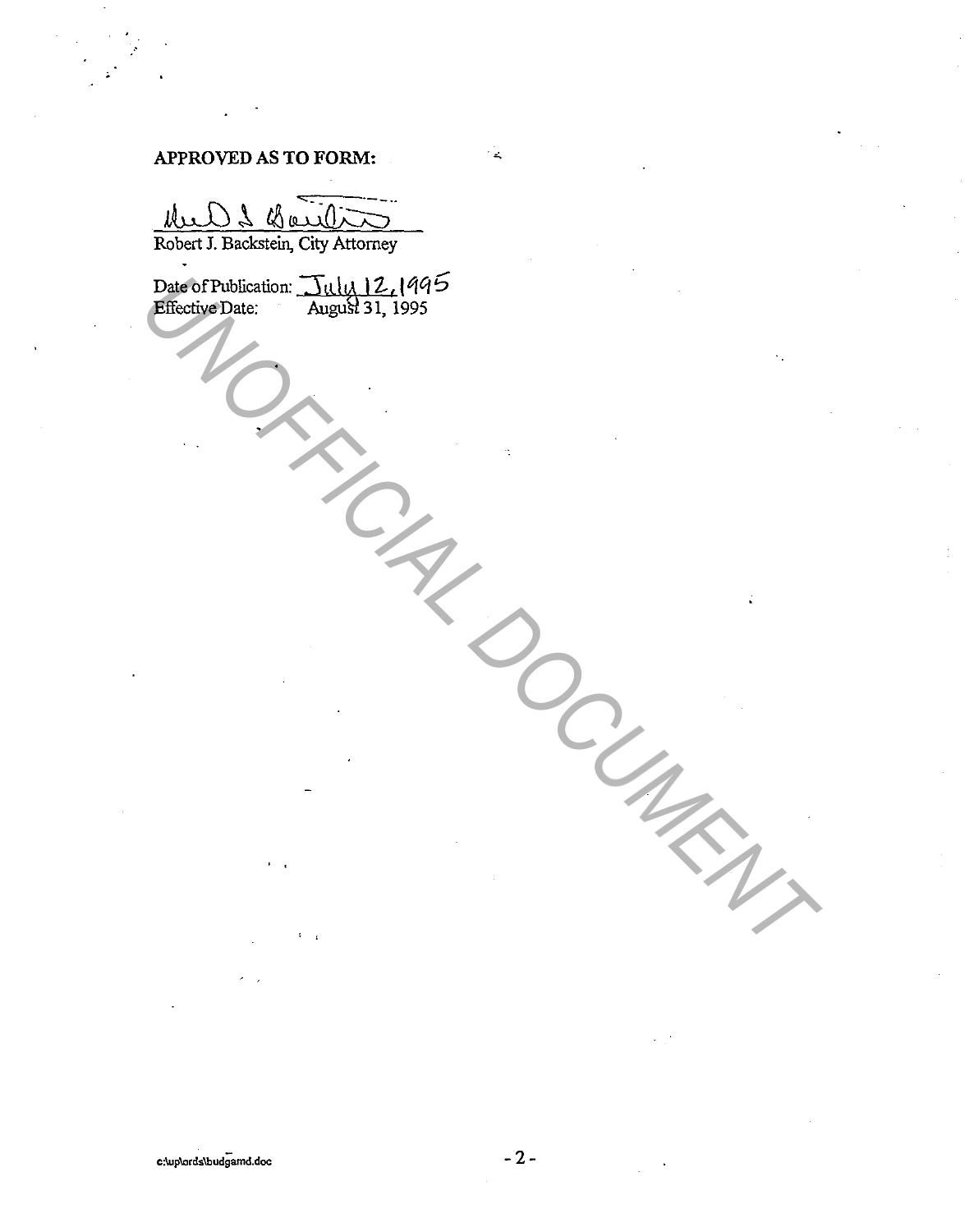## City of University Place, Washington

\_1995 Interim Budget

|       |                                |         | (Revised)       |          |          |           |                |
|-------|--------------------------------|---------|-----------------|----------|----------|-----------|----------------|
| Acct. | Account -                      |         | $\mathcal{I}_2$ |          |          | Estimated | Adopted        |
| No.   | Name                           | May     | June            | July     | August   | Interim   | Interim        |
|       |                                |         |                 |          |          |           |                |
|       | 0.10 Personnel                 | 13,637  | 32,682          | 39,052   | 39,052   | 124,423   | 121,545        |
|       |                                | $TTE=5$ | $FTE=9$         | $FTE=11$ | $FTE=11$ | $FTE=11$  | $FTE=9$        |
|       | 0.20 Benefits                  | 1,119   | 6,304           | 7,378    | 7,378    | 23,151    | 23,380         |
|       | 0.30 Supplies                  | 2,592   | 4,000           | 2,500    | 2,500    | 11,592    | 11,000         |
|       | 0.40 Services                  |         |                 |          |          |           |                |
|       | 0.41 Consultant Services       | 435     | 19,800          | 25,900   | 52,467   | 98,602    |                |
|       | 0.42 Telephone                 |         | 667             | 667      | 666      |           | 67,850         |
|       | 0.43 Travel/Training           | 143     | 3,000           | 2,000    | 2,000    | 2,000     | 2,400          |
|       | 0.44 Advertising/NL            |         | 4,500           | 4,000    | 4,000    | 7,143     | 8,000          |
|       | 0.45 Rents/Leases              |         |                 |          |          | 12,500    | 17,000         |
|       | Office                         | 618     | 3,200           | 2,560    | 2,560    | 8,938     |                |
|       | Phone System                   | 260     |                 |          |          | 260       | 7,500          |
|       | FAX/Copier (Lse.)              |         | 250             | 250      | 250      | 750       | 100            |
|       | Equipment/Computers            |         | 2,200           | 2,000    | 2,000    | 6,200     | 875            |
|       | 0.46 Insurance                 |         | 2,500           | 300      |          | 2,800     |                |
|       | 0.47 Utilities                 | 464     | 500             | 500      | 500      | 1,964     | 2,500<br>1,750 |
|       | 0.48 Repair/Maint              |         | 100             | 100      | 4,800    | 5,000     | 300            |
|       | 0.49 Miscellaneous             | 30      | 500             | 500      | 500      | 1,530     | 2,500          |
|       |                                |         |                 |          |          |           |                |
|       | Subtotal                       | 1,950   | 37,217          | 38,777   | 69,743   | 147,687   | 110,775        |
|       | 0.50 Intergovernmental         |         |                 | 50,000   |          | 50,000    | 25,000         |
|       | 0.60 Capital                   |         |                 |          |          |           |                |
|       | Hardware/Software <sup>-</sup> | 460     |                 |          | 80,000   | .80,460   | 80,000         |
|       | Furnishings                    | 150     | 3,000           |          |          | 3,150     | 5,000          |
|       | Production Copier              |         |                 | 15,300   |          | 15,300    | 15,000         |
|       | Rec/Transcr/PA                 |         |                 | 7,000    |          | 7,000     | 1,000          |
|       | Phone System                   | 118     |                 | 16,000   |          | 16,118    | 15,000         |
|       | Subtotal                       | 728     | 3,000           | 38,300   | 80,000   | 122,028   | 116,000        |
|       | 0.70 Debt Service              |         |                 |          |          |           |                |
|       | <b>Total Operating</b>         | 20,026  | 83,203          | 176,007  | 198,673  | 477,910   | 407,700        |
|       | <b>Council Contingency</b>     |         |                 |          |          | 10,000    | 50,000         |
|       |                                |         |                 |          |          |           |                |
|       | <b>Total Interim Budget</b>    |         |                 |          |          | 487,910   | 457,700        |
|       |                                |         |                 |          |          |           |                |
|       |                                |         |                 |          |          |           |                |

,, .

٠.

 $\frac{1}{2}$